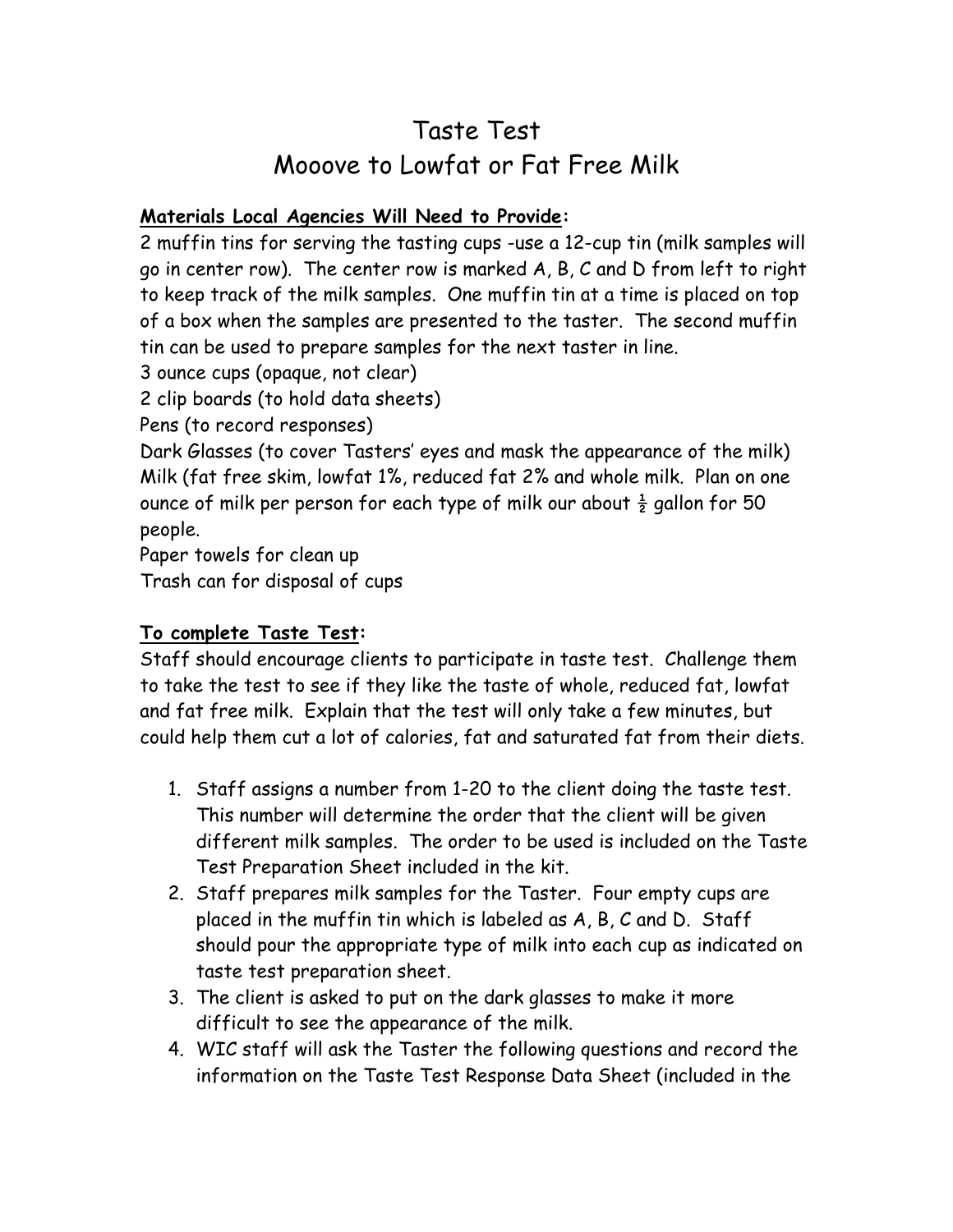kit): Taster's number, what type of milk the taster usually drinks and how often.

- 5. WIC staff then should explain the taste test to the client. "I'd like you to taste 4 kinds of milk. One is fat free, which has no fat; one is lowfat or 1% which has very little fat; one is reduced fat or 2%, which is fattier; and one is whole milk also called vitamin D or regular milk which has the most fat. You'll taste them in random order and I'll hand you one cup at a time. After tasting each sample, I'll ask you to identify it and tell me if you like it. This is not a comparison test. We want you to guess based on the taste of each individual milk and not in comparison to others. We also want you to determine the type of milk from the taste and not from the appearance."
- 6. WIC staff hand the Taster milk cup A. After she tastes it, ask "Did you like it?" then ask, "What type of milk was that? Fat free, low fat, reduced fat, or whole?" Make the Taster guess before you offer the next milk sample. Don't remind the Taster of her previous guess. It is okay for the Taster to make the same guess more than once. WIC staff record the client's response. Repeat for cup B, C, and D. To ensure accurate results, the staff should always present the cups in the order A to D.
- 7. Only the original guess will be counted. If the Taster insists that you change a guess after tasting subsequent samples, write their second guess in the comments column followed by the letter of the sample. Do not change the original response. Any comments such as, "They all taste the same" or "I like them all" should also be noted in the comments section.
- 8. After the Taster finishes tasting all the milk samples, WIC staff should briefly discuss the results with her. This is a great opportunity to take with clients about the importance of good nutrition and encourage them to switch to either lowfat or fat free milk. First focus on the taste of milk. Determine the lowest fat milk the Taster liked and encourage them to switch to it if it is low fat or fat free milk. If the lowest fat milk that the Taster liked was reduced fat or whole, suggest that they wean themselves to a lower fat milk. Examples of responses follow:

 If the Taster could not tell the difference between the milks or said they like the taste of fat free: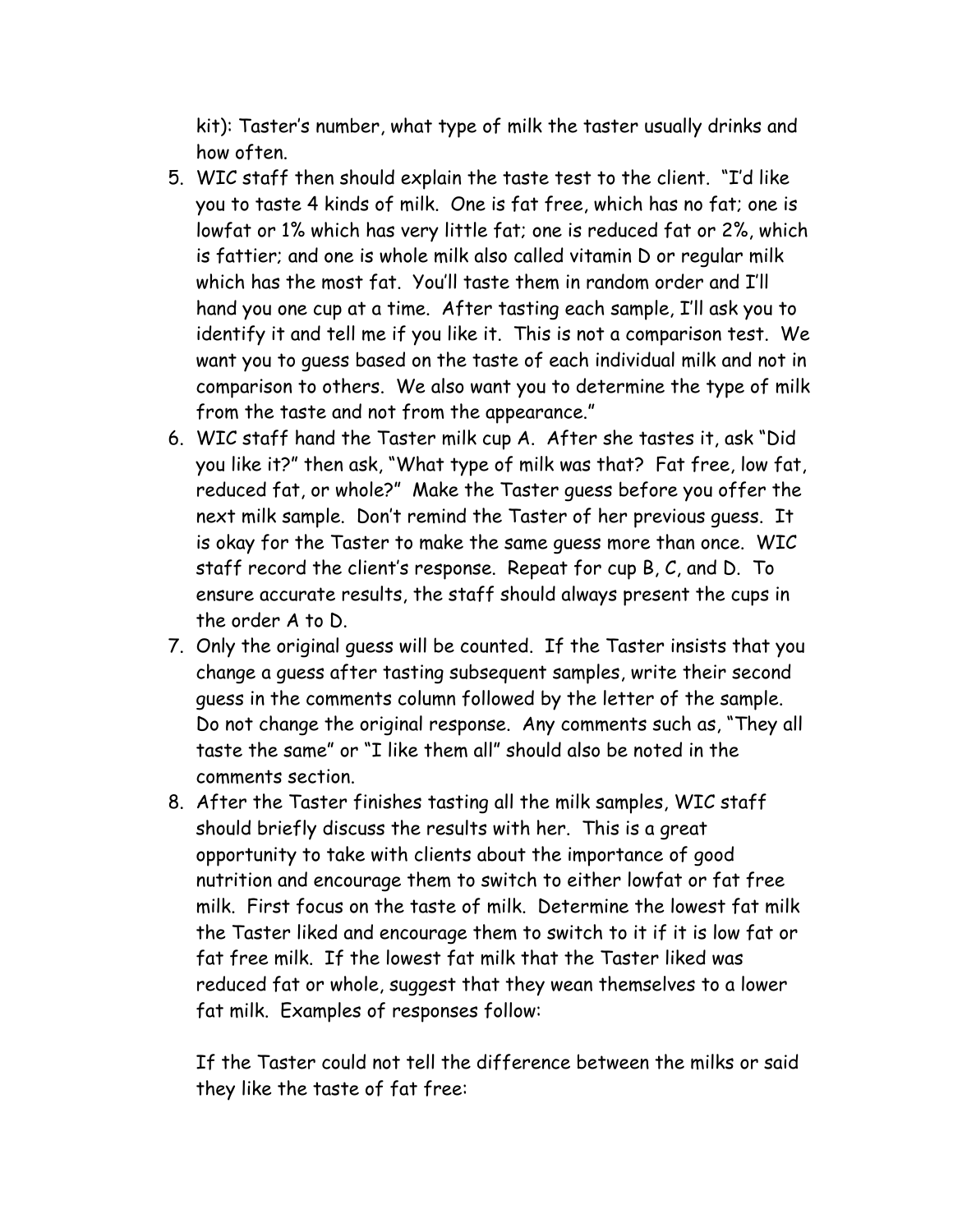•Suggest that they switch to fat free milk. It has all the vitamins, including Vitamin D and calcium of whole or 2% milk without all of the fat.

If the Taster likes the taste of lowfat milk:

 •Point out that lowfat and fat free milk are the only low fat milks. The low fat claim on reduced fat (2%) milk does not meet the government's definition of low fat. •Suggest that they switch to lowfat milk. It is much lower in

calories and saturated fat than whole or 2% milk.

For those concerned about weight:

 • Point out that whole milk has 160 calories and fat free milk has 90. If the Taster only liked reduced fat (2%) or whole milk.

• Use the food label to point out that 1 cup of whole milk has  $\frac{1}{4}$  the daily budget for saturated fat, and saturated fat is a major contributor to heart disease.

 •Recommend that they gradually work their way down by first switching to reduced fat milk for 2-3 weeks. Once they become used to using reduced fat milk, then they should switch to lowfat milk.

9. If the Taster agrees to change to lowfat or fat free milk or continue to drink those milks, the staff should mark the box on the data sheet. Thank the Taster for their participation in the taste test and offer them some information on lower fat milk.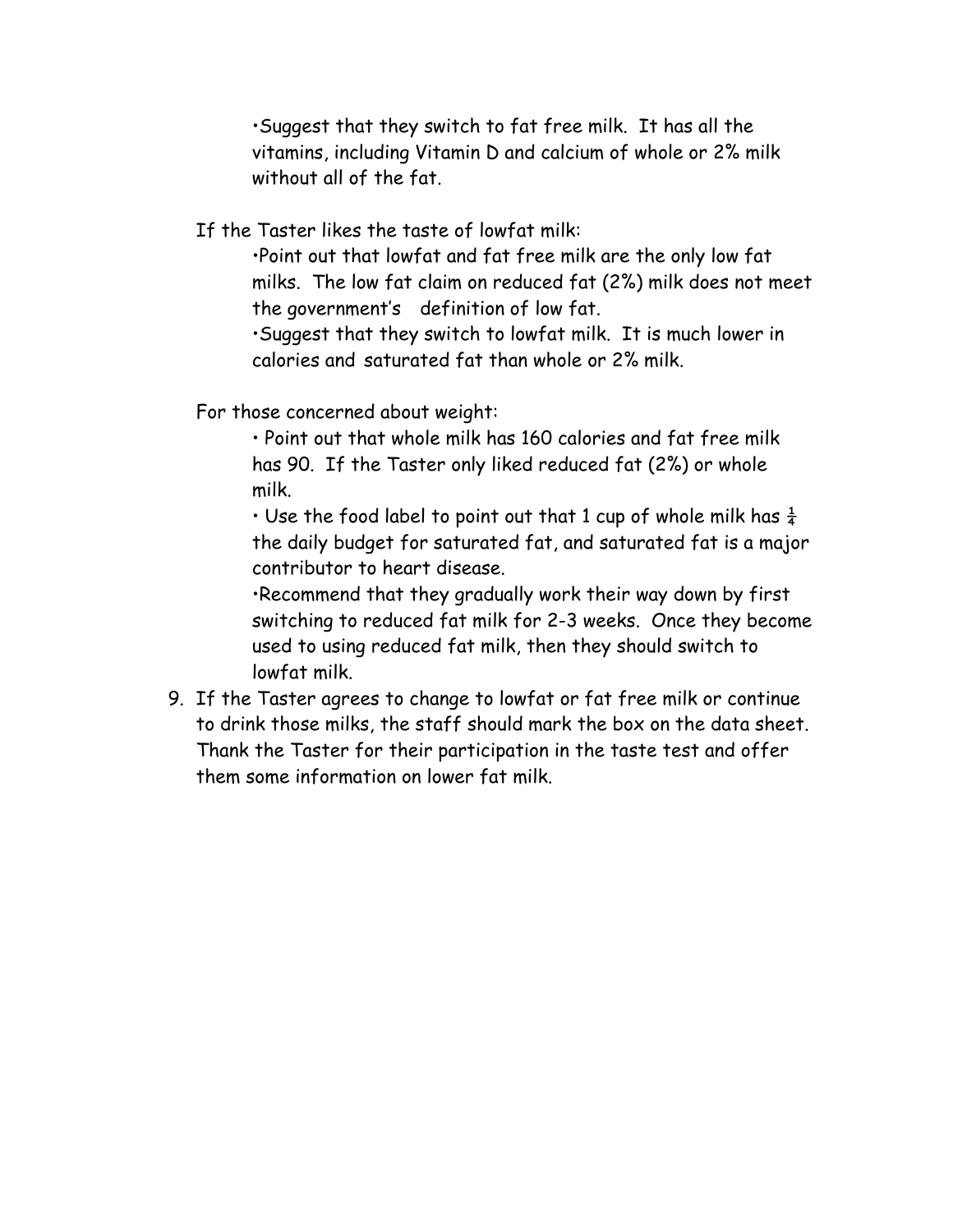| Taster<br>Number | Sample A         | Sample B         | Sample C                   | Sample D                   |
|------------------|------------------|------------------|----------------------------|----------------------------|
| $\mathbf{1}$     | Fat Free         | Reduced Fat (2%) | Lowfat (1%)                | Whole                      |
| $\overline{c}$   | Reduced Fat (2%) | Lowfat (1%)      | Whole                      | Fat Free                   |
| $\overline{3}$   | Whole            | Lowfat $(1%)$    | <b>Reduced Fat</b><br>(2%) | <b>Fat Free</b>            |
| $\overline{4}$   | Lowfat (1%)      | Reduced Fat (2%) | <b>Fat Free</b>            | Whole                      |
| 5                | Whole            | Fat Free         | Lowfat $(1%)$              | <b>Reduced Fat</b><br>(2%) |
| 6                | Reduced Fat (2%) | Lowfat (1%)      | Whole                      | <b>Fat Free</b>            |
| $\overline{7}$   | Fat Free         | Lowfat $(1%)$    | <b>Reduced Fat</b><br>(2%) | Whole                      |
| 8                | Lowfat $(1%)$    | Reduced Fat (2%) | Whole                      | Fat Free                   |
| 9                | Reduced Fat (2%) | Whole            | Fat Free                   | Lowfat $(1%)$              |
| 10               | Lowfat $(1%)$    | <b>Fat Free</b>  | <b>Reduced Fat</b><br>(2%) | Whole                      |
| 11               | Fat Free         | Whole            | Lowfat $(1%)$              | <b>Reduced Fat</b><br>(2%) |
| 12               | Whole            | Reduced Fat (2%) | Lowfat $(1%)$              | Fat Free                   |
| 13               | Reduced Fat (2%) | Whole            | Fat Free                   | Lowfat $(1%)$              |
| 14               | Whole            | Reduced Fat (2%) | Lowfat $(1%)$              | Fat Free                   |
| 15               | Lowfat $(1%)$    | Whole            | Fat Free                   | <b>Reduced Fat</b><br>(2%) |
| 16               | <b>Fat Free</b>  | Reduced Fat (2%) | Lowfat $(1%)$              | Whole                      |
| 17               | Fat Free         | Whole            | Lowfat $(1%)$              | <b>Reduced Fat</b><br>(2%) |
| 18               | Whole            | Lowfat $(1%)$    | <b>Reduced Fat</b><br>(2%) | Fat Free                   |
| 19               | Lowfat $(1%)$    | Fat Free         | Whole                      | <b>Reduced Fat</b><br>(2%) |
| 20               | <b>Fat Free</b>  | Reduced Fat (2%) | Whole                      | Lowfat (1%)                |

# Taste Test Preparation Sheet